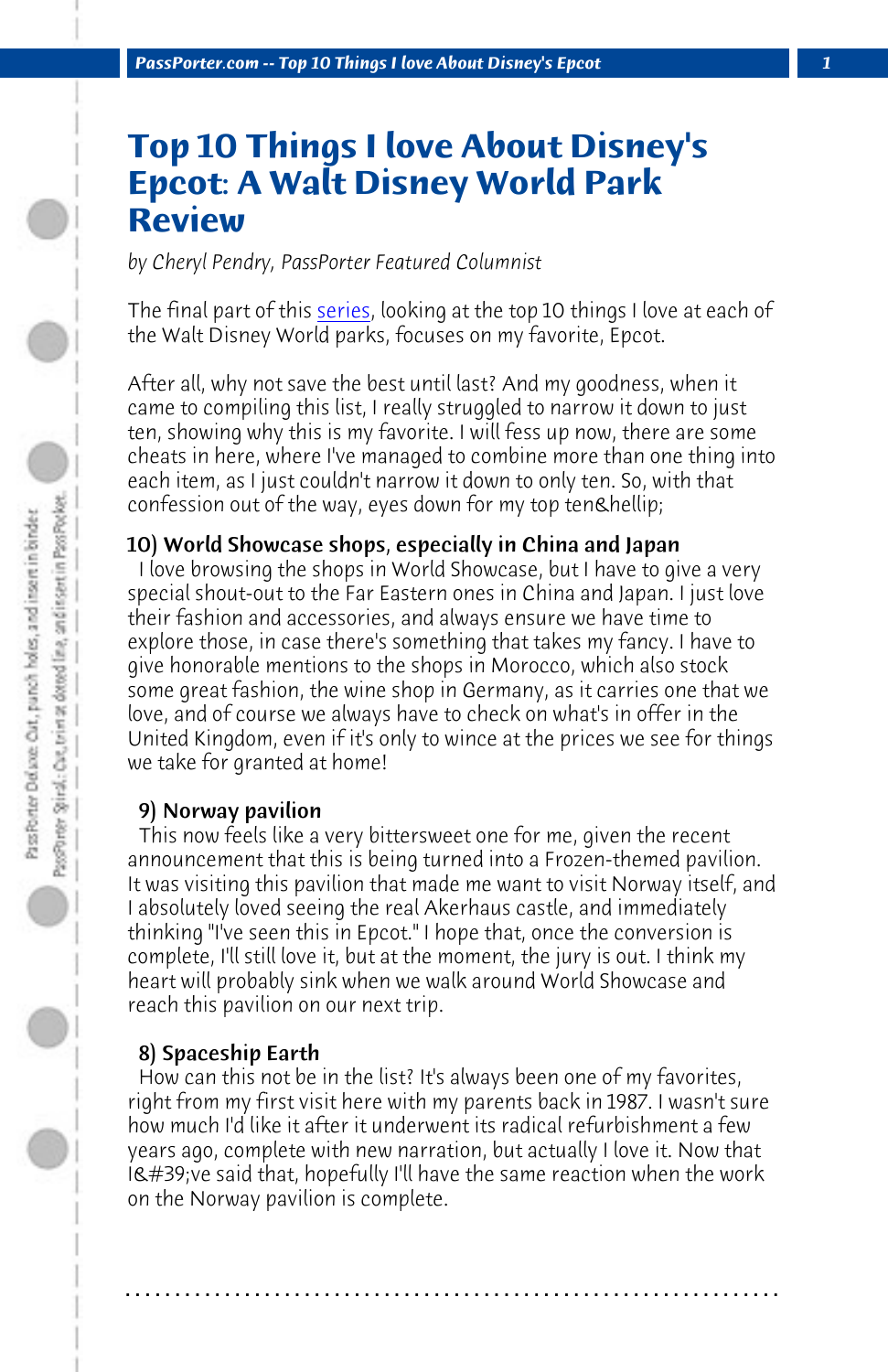# 7) Japan pavilion including Teppan Edo

 The Japan pavilion has always been my favorite of all those at World Showcase, mainly because I'd always wanted to visit the country. I was fortunate to be able to do that back in 2009, and I hope one day we'll get to return there. In the meantime, every time I walk through this pavilion it takes me back there. It's also home to my only absolute must-do restaurant in Epcot, Teppan Edo. We adore this restaurant, as we don't have many of this type of restaurants at home. It's a real treat to have the food cooked in front of you in such a fun show. I'll say a word here about the dining in Epcot. There are so many wonderful restaurants, but in truth, while I'd have loved to have added more into my top ten, I stuck to things that we do every time we visit the park, and apart from Teppan Edo, there isn't another restaurant we visit each trip. I suspect that's got more to do with the fact that there are so many wonderful restaurants here, with Tokyo Dining, Via Napoli, Tutto Italia, and Akerhaus just some of those that immediately spring to mind. How can you give them all the attention they deserve?

## 6) The Seas with Nemo and Friends

 This is another, just like Spaceship Earth, that I've loved since my first visit to Epcot, although it's changed so much over the years. I remember watching the deterioration in this pavilion, before Nemo and his friends finallygave it a new lease on life. To me, no visit to Epcot is complete until we've been in here to say hello to the marine animals who make their home here, and now it's most special than ever, as you see kids happily screaming "Nemo" or "Dory" and appreciating what they're seeing here.

#### 5) Test Track

 This is an attraction I've loved ever since it opened, although I'll be honest, prior to its refurbishment, it would've been a bit further up my top ten. Somehow, the new look to it just doesn't do anything for me, and I much preferred it the way it was. Thank goodness the ride experience is at least still as much fun as it always was.

#### 4) Soarin'

 This is another one that was love at first flight for me, although just like Test Track, a few years ago, it would have been higher up the list. What's changed? Well, being honest, in recent visits, the quality of the film hasn't been that great, and it desperately feels like it needs an upgrade, and I'd also dearly love to see a new film, or a series of new films (like Star Tours), so you never know what you're going to get. How about Soarin' over Florida, America as a whole, Europe… the list goes on! Please Disney, make it happen for me.

**. . . . . . . . . . . . . . . . . . . . . . . . . . . . . . . . . . . . . . . . . . . . . . . . . . . . . . . . . . . . . . . . . .**

## 3) Flower and Garden Festival & Food and Wine Festival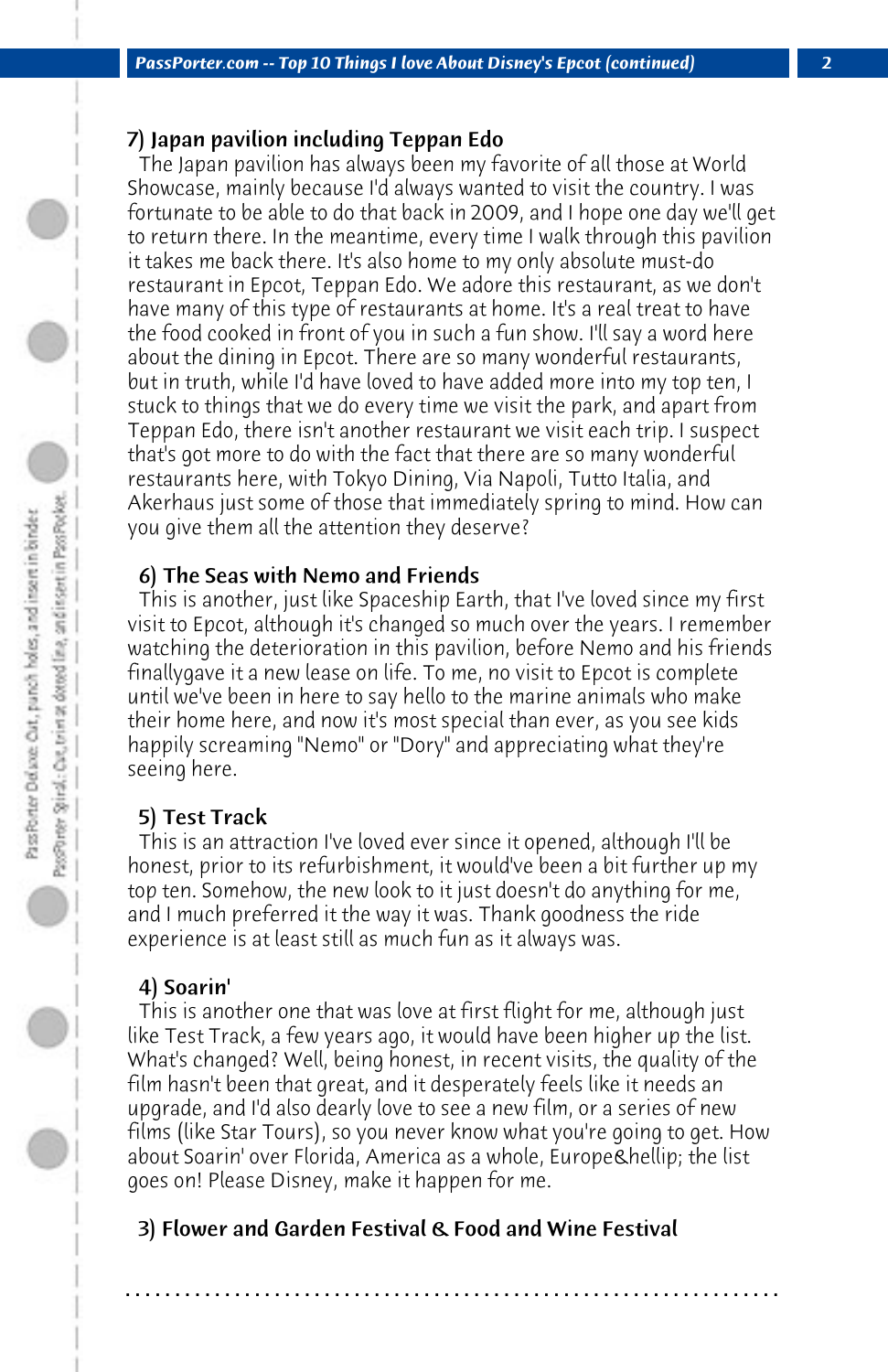*PassPorter.com -- Top 10 Things I love About Disney's Epcot (continued) 3*

 Now this is a bit of a cheat, as originally I had these two festivals separated out, but I couldn't fit everything I wanted in my top ten if I did that, so together they go. Between them, they're the reason we either head to the world in the spring or the fall, as our favorite park has something extra to enjoy. The park just looks stunning during Flower and Garden, while we love to sample the offerings during Food and Wine, although take my word for it, and avoid these festivals during the weekends.

#### 2) Holidays Around the World

 Continuing in the same vein, the holidays are a special time of year at all the Walt Disney World parks, and that's very much the case in Epcot. My favorite thing is the Candelight Processional, a beautiful retelling of the Christmas story, and we always get the dining package to ensure we can enjoy it. The holiday storytellers are also a huge amount of fun, and educational too, as you get to learn about the traditions in different countries.

#### 1) IllumiNations

 As this is my absolute favorite thing of anything in any Disney World theme park, this had to come in at number one. Our vacation just isn't complete unless I've watched this (and preferably more than once!), enjoyed the [musical score, the superb fireworks, and the i](http://www.passporter.com/articles/cheryl-pendry-featured-columnist.asp)mages on the globe in the middle of World Showcase lake, all of which combine to reduce me to tears every time I see it. To me, this is Disney magic at its best, and long may it continue.

 Hopefully these articles, looking at my favorites in each of the Walt [Disney World theme parks ,has some similarities to yours](http://www.passporter.com/articles/ten-things-to-love-about-epcot.php). Maybe it'll even set you thinking about things you haven't done before, or things that perhaps you haven't appreciated. If so, that's great, as that's what I was hoping to do with this. After all, there's something new to discover on every Disney trip!

*About The Author: Cheryl and husband Mark live in England and love to travel, particularly to America. They are in the process of visiting every Disney theme park around the world, having already been to Disneyland Resort Paris, Hong Kong Disneyland and both American Disney resorts. They are now planning for their trip to Japan in the spring to visit the Tokyo Disney Resort.* Click here to view more of Cheryl's articles!

**. . . . . . . . . . . . . . . . . . . . . . . . . . . . . . . . . . . . . . . . . . . . . . . . . . . . . . . . . . . . . . . . . .**

*Article last updated: 02-19-2015*

*View the latest version online at: http://www.passporter.com/articles/ten-things-to-love-about-epcot.html*

 $\circ$